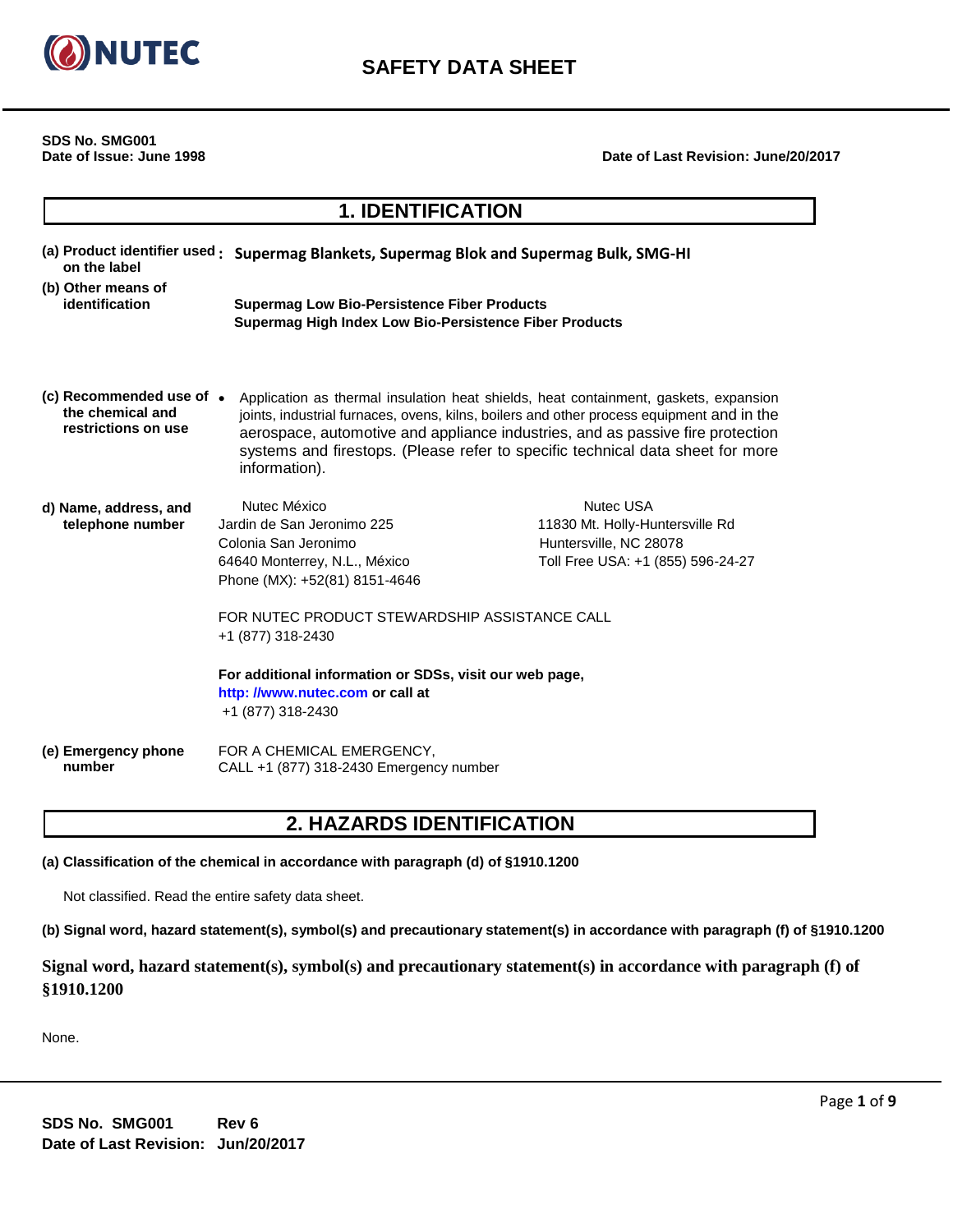

#### **Emergency Overview**

#### **(c) Describe any hazards not otherwise classified that have been identified during the classification process**

Mild mechanical irritation to skin, eyes and upper respiratory system may result from exposure. These effects are usually temporary.

#### **(d) Mixture rule**

Not applicable.

# **3. COMPOSITION / INFORMATION ON INGREDIENTS**

### **(a) Chemical Name (c) CAS Number % BY WEIGHT**

Alkaline-Earth Silicate wool consisting of silica (55-80 wt %), calcia and magnesia (25-45 wt %), alumina, titania and zirconia (less than 6 wt %), and trace oxides.

436083-99-7 100

**(b) Common Name**

Soluble Fiber

- **Synonyms**: Alkaline earth silicate fiber, Synthetic vitreous fiber (SVF), man made vitreous fiber (MMVF), man made mineral fiber (MMMF), Calcium – magnesium - silicate fiber (CMS).
- **(d) Impurities and stabilizing additives**

Not applicable.

## **4. FIRST AID MEASURES**

**(a) Description of necessary measures, subdivided according to the different routes of exposure, i.e., inhalation, skin and eye contact, and ingestion**

#### **SKIN**

Handling of this material may cause mild mechanical temporary skin irritation. If this occurs, rinse affected areas with water and wash gently. Do not rub or scratch exposed skin.

Using a skin cream or lotion after washing may be helpful.

#### **EYES**

In case of eye contact, flush abundantly with water; have eye wash available. Do not rub eyes.

## **RESPIRATORY TRACT**

If respiratory tract irritation develops, move the person to a dust free location. See Section 8 for additional measures to reduce or eliminate exposure.

#### **NOSE AND THROAT**

If these become irritated move to a dust free area, drink water and blow nose. If symptoms persist, seek medical advice.

### **(b) Most important symptoms/effects, acute and delayed**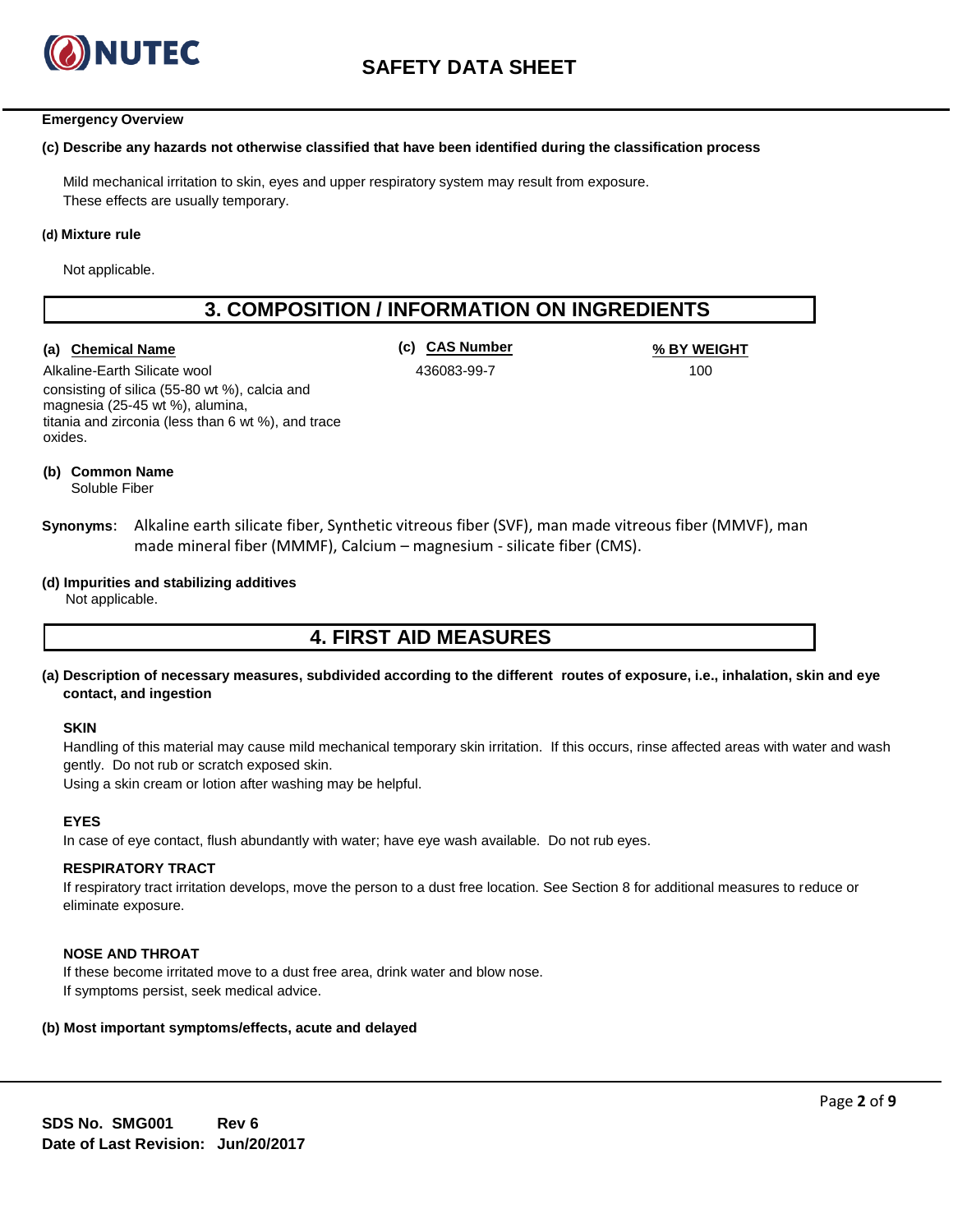

Mild mechanical irritation to skin, eyes and upper respiratory system may result from exposure. These effects are usually temporary.

#### **(c) Indication of immediate medical attention and special treatment needed, if necessary**

## **5. FIRE FIGHTING MEASURES**

#### **(a) Suitable (and unsuitable) extinguishing media**

Use extinguishing agent suitable for surrounding combustible materials.

#### **(b) Specific hazards arising from the chemical (e.g., nature of any hazardous combustion products):**

Non-combustible products, class of reaction to fire is zero. Packaging and surrounding materials may be combustible

#### **(c) Special protective equipment and precautions for fire-fighters**

**NFPA Codes: Flammability: 0 Health: 1 Reactivity: 0 Special: 0**

## **6. ACCIDENTAL RELEASE MEASURES**

#### **(a) Personal precautions, protective equipment, and emergency procedures**

Minimize airborne dust. Compressed air or dry sweeping should not be used for cleaning. See Section 8 "Exposure Controls / Personal Protection" for exposure guidelines.

#### **(b) Methods and materials for containment and cleaning up**

Frequently clean the work area with HEPA filtered vacuum or wet sweeping to minimize the accumulation of debris. Do not use compressed air for clean-up.

# **7. HANDLING AND STORAGE**

#### **(a) Precautions for safe handling**

Handle fiber carefully to minimize airborne dust. Limit use of power tools unless in conjunction with local exhaust ventilation. Use hand tools whenever possible.

#### **(b) Conditions for safe storage, including any incompatibilities**

Store in a manner to minimize airborne dust.

#### **EMPTY CONTAINERS**

Product packaging may contain residue. Do not reuse.

## **8. EXPOSURE CONTROLS/PERSONAL PROTECTION**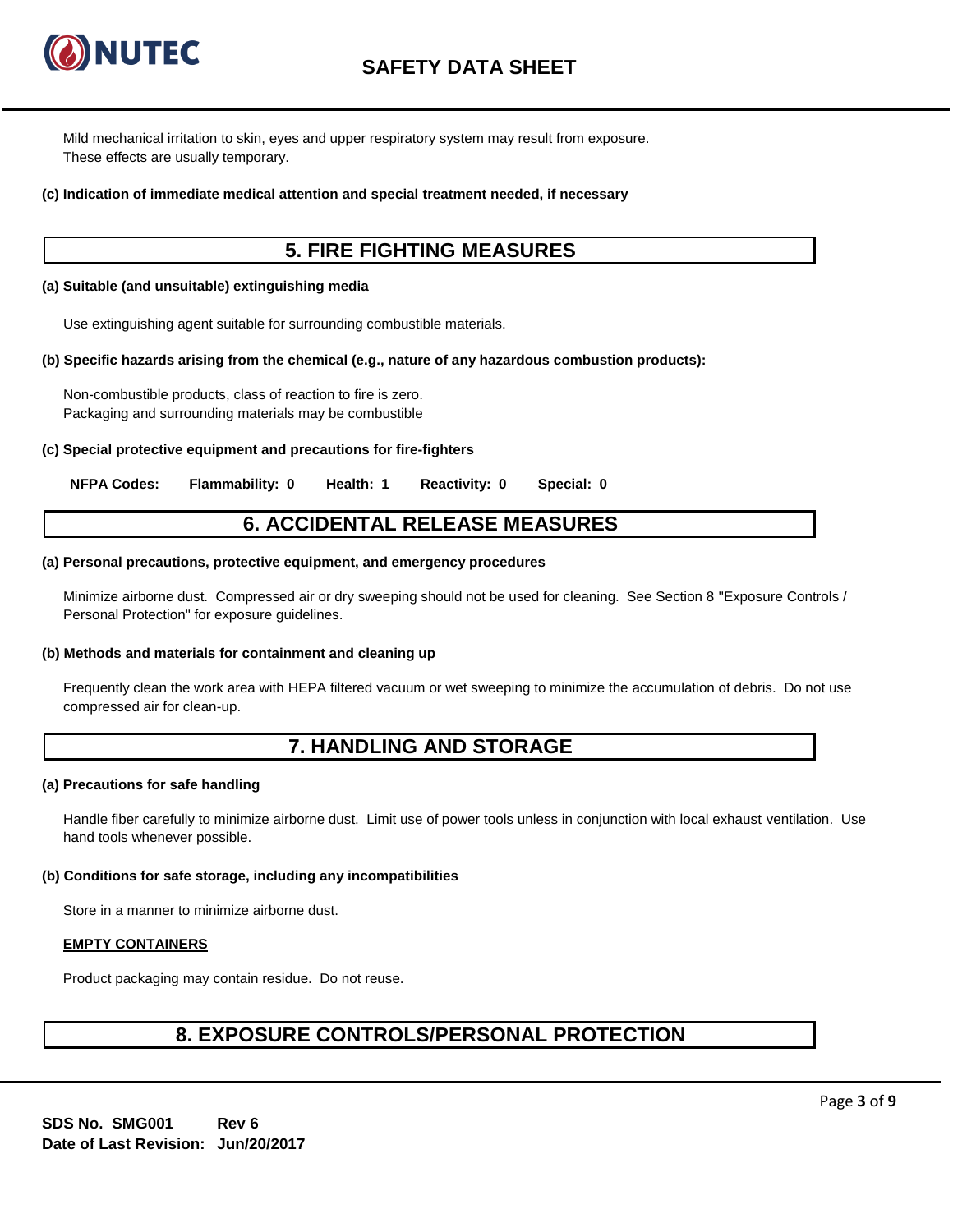

**(a) OSHA permissible exposure limit (PEL), American Conference of Governmental Industrial Hygienists (ACGIH) Threshold Limit Value (TLV), and any other exposure limit used or recommended by the chemical manufacturer, importer, or employer preparing the safety data sheet, where available**

**Major Component OSHA PEL ACGIH TLV MANUFACTURER REG** Alkaline-Earth Silicate wool, None established None established 1 f/cc, 8-hr. TWA

## *OTHER OCCUPATIONAL EXPOSURE LEVELS (OEL)*

Industrial hygiene standards and occupational exposure limits vary between countries and local jurisdictions. Check which exposure levels apply to your facility and comply with local regulations. If no regulatory dust or other standards apply, a qualified industrial hygienist can assist with a specific workplace evaluation including recommendations for respiratory protection.

#### **(b) Appropriate engineering controls**

Use engineering controls such as local exhaust ventilation, point of generation dust collection, down draft work stations, emission controlling tool designs and materials handling equipment designed to minimize airborne fiber emissions.

### **(c) Individual protection measures, such as personal protective equipment**

### **Skin Protection.**

Wear personal protective equipment (e.g gloves), as necessary to prevent skin irritation. Washable or disposable clothing may be used. If possible, do not take unwashed clothing home. If soiled work clothing must be taken home, employees should be informed on best practices to minimize non-work dust exposure (e.g., vacuum clothes before leaving the work area, wash work clothing separately, and rinse washer before washing other household clothes.

### **Eye Protection**

As necessary, wear goggles or safety glasses with side shields.

#### **Respiratory Protection**

When engineering and/or administrative controls are insufficient to maintain workplace concentrations below the appropriate REG/PEL/REL, the use of appropriate respiratory protection, pursuant to the requirements of OSHA Standards 29 CFR 1 91 0.1 34 and 29 CFR 1 926.1 03, is recommended. A NIOSH certified respirator with a filter efficiency of at least 95% should be used. The 95% filter efficiency recommendation is based on NIOSH respirator selection logic sequence for exposure to particulates. Selection of filter efficiency (i.e. 95%, 99% or 99.97%) depends on how much filter leakage can be accepted and the concentration of airborne contaminants. Other factors to consider are the NIOSH filter series N, R or P. (N) **N**ot resistant to oil, (R) **R**esistant to oil and (P) oil **P**roof. These recommendations are not designed to limit informed choices, provided that respiratory protection decisions comply with 29 CFR 1 91 0.1 34. The evaluation of workplace hazards and the identification of appropriate respiratory protection is best performed , on a case by case basis, by a qualified industrial hygienist.

You may also refer to health and safety information on the HTIW Coalition website [www.HTIWCoalition.org](http://www.htiwcoalition.org/)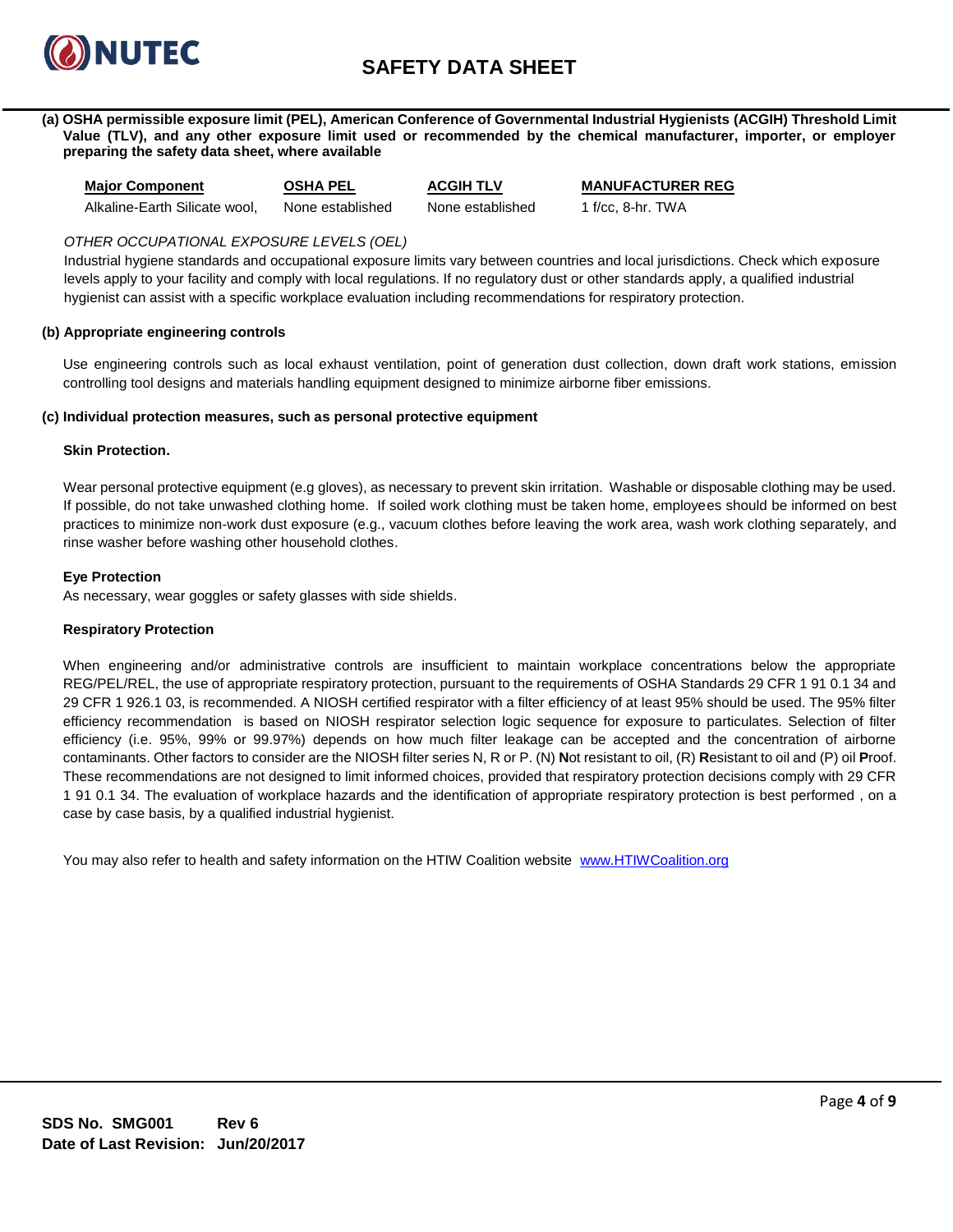

# **9. PHYSICAL AND CHEMICAL PROPERTIES**

| (a) Appearance                                 | White odorless<br>material with a wool<br>type appearance | (i) Upper/lower flammability or<br>explosive limits | Not applicable          |
|------------------------------------------------|-----------------------------------------------------------|-----------------------------------------------------|-------------------------|
| (b) Odor                                       | <b>Odorless</b>                                           | (k) Vapor pressure                                  | Not applicable          |
| (c) Odor threshold                             | Not applicable                                            | (I) Vapor density                                   | Not applicable          |
| (d) pH                                         | Not applicable                                            | (m) Relative density                                | 2.6                     |
| (e) Melting point                              | 1260° C (2300° F)                                         | (n) Solubility                                      | Less than 1<br>mg/litre |
| (f) Initial boiling point<br>and boiling range | Not applicable                                            | (o) Partition coefficient: n-<br>octanol/water      | Not applicable          |
| (g) Flash point                                | Not applicable                                            | (p) Auto-ignition temperature                       | Not applicable          |
| (h) Evaporation rate                           | Not applicable                                            | (q) Decomposition temperature                       | Not applicable          |
| (i) Flammability                               | Not applicable                                            | (r) Viscosity                                       | Not applicable          |

## **10. STABILITY AND REACTIVITY**

#### **(a) Reactivity**

AES is non-reactive.

## **(b) Chemical stability**

As supplied AES is stable and inert.

#### **(c) Possibility of hazardous reactions**

None.

#### **(d) Conditions to avoid**

Please refer to handling and storage advice in Section 7.

#### **(e) Incompatible materials**

None.

#### **(f) Hazardous decomposition products**

None.

# **11. TOXICOLOGICAL INFORMATION**

#### **b - Acute Toxicity**

#### IRRITANT PROPERTIES

Supermag soluble fibers are negative when tested using approved methods (Directive 67/548/EEC, Annex 5, Method B4). Like all manmade mineral fibers and some natural fibers, fibers contained in this product can produce a mild mechanical irritation resulting in temporary itching or rarely, in some sensitive individuals, in a slight temporary reddening. Unlike other irritant reactions, this is not the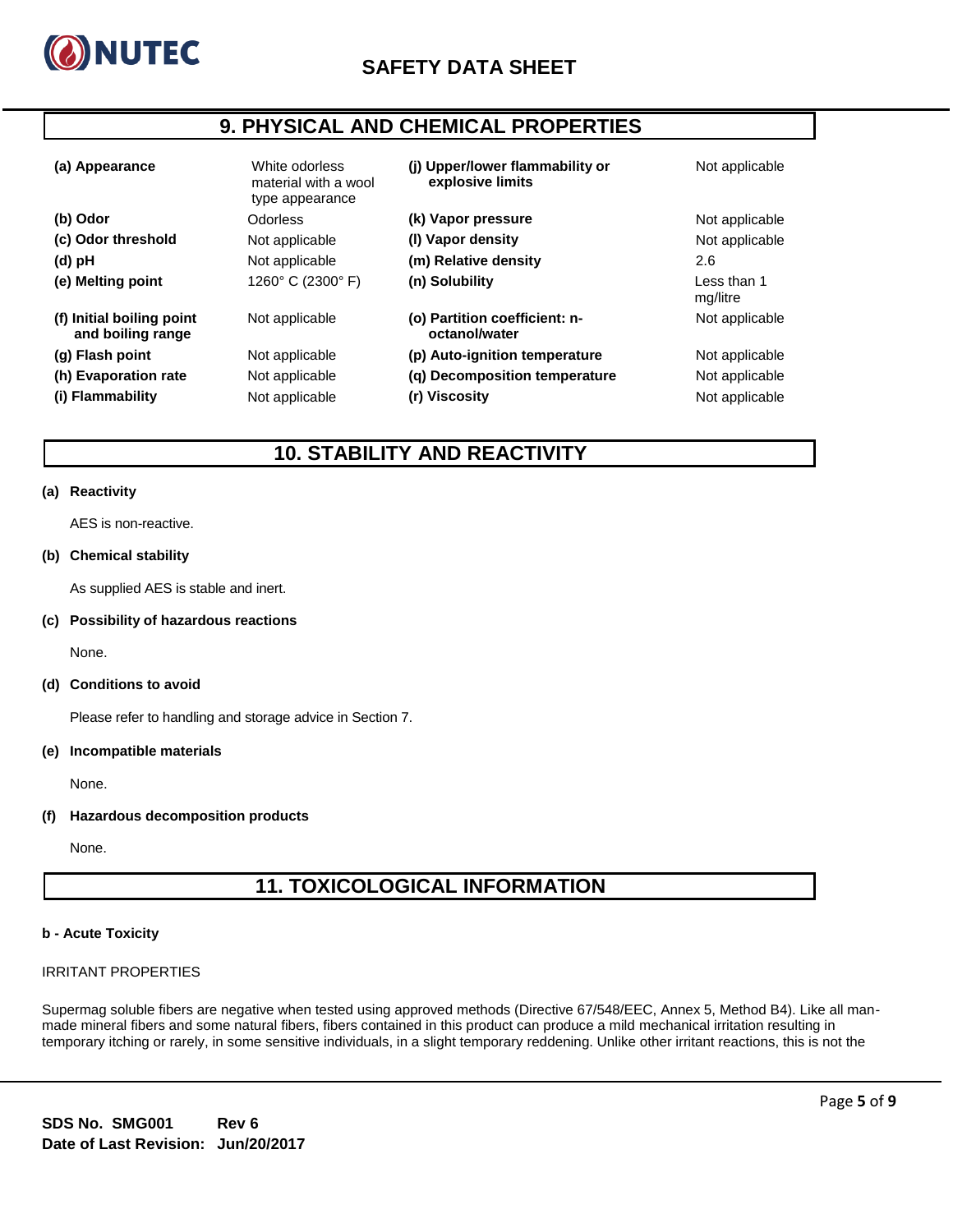

result of allergy or chemical skin damage but is caused by mechanical effects.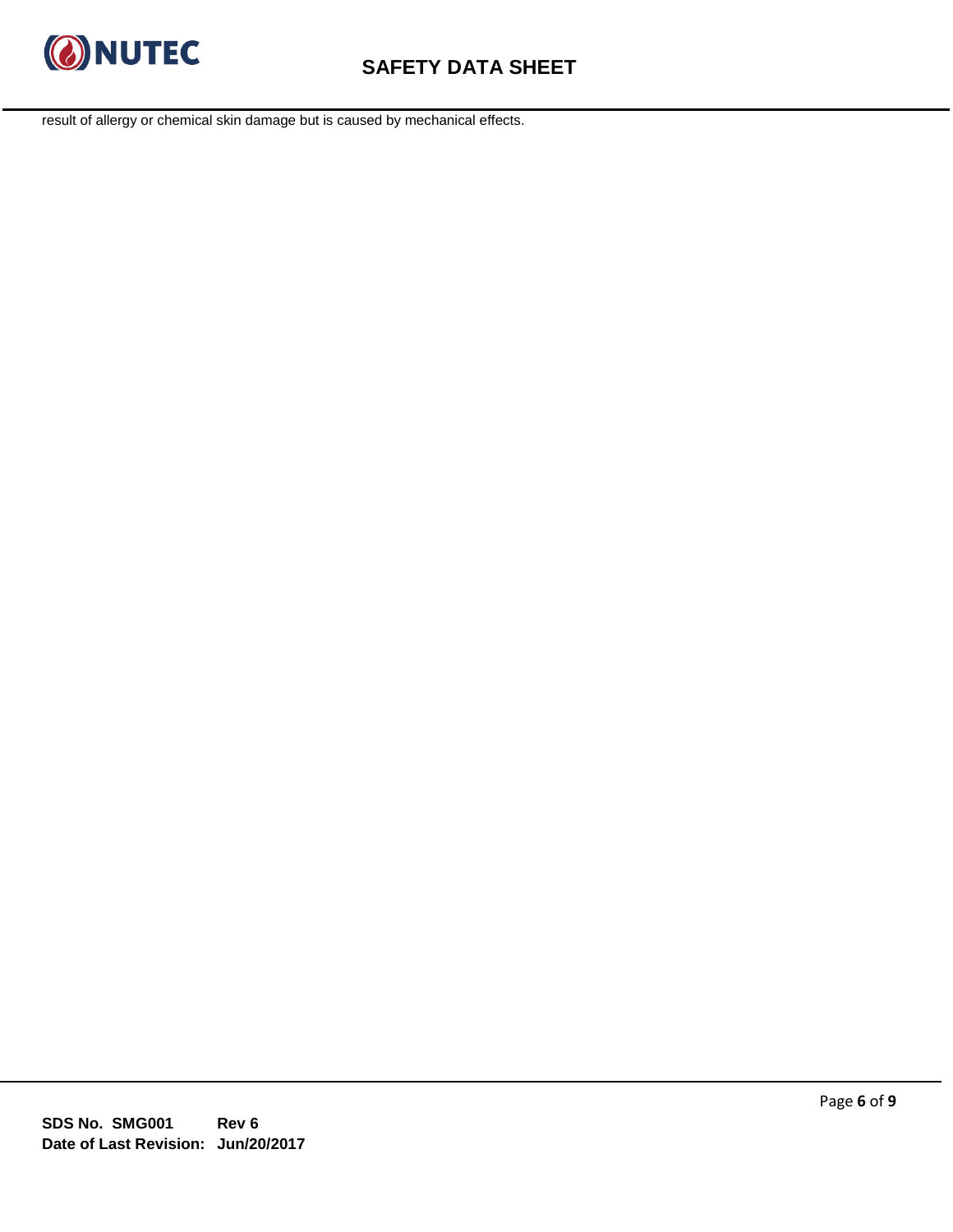

#### **c – Epidemiology**

### **d – Toxicology**

Fibers contained in the products listed in the title have been designed to be rapidly cleared from lung tissue. This low biopersistence has been confirmed in many studies on AES using EU protocol ECB/TM/27(rev 7). When inhaled, even at very high doses, they do not accumulate to any level capable of producing a serious adverse biological effect. In lifetime chronic studies there was no exposure-related effect more than would be seen with any "inert" dust. Subchronic studies at the highest doses achievable produced at worst a transient mild inflammatory response. Fibers with the same ability to persist in tissue do not produce tumors when injected into the peritoneal cavity of rats.

#### **International Agency for Research on Cancer and National Toxicology Program**

Not applicable.

# **12. ECOLOGICAL INFORMATION (Non-mandatory)**

| (a) Ecotoxicity (aquatic and<br>terrestrial, where available)          | No known aquatic toxicity.                                                                                                                                                                                  |
|------------------------------------------------------------------------|-------------------------------------------------------------------------------------------------------------------------------------------------------------------------------------------------------------|
| (b) Persistence and<br>degradability                                   | These products are insoluble materials that remain stable over time and are<br>chemically identical to inorganic compounds found in the soil and sediment; they<br>remain inert in the natural environment. |
| (c) Bioaccumulative potential                                          | No bioaccumulative potential.                                                                                                                                                                               |
| (d) Mobility in soil                                                   | No mobility in soil.                                                                                                                                                                                        |
| (e) Other adverse effects (such<br>as hazardous to the ozone<br>layer) | No adverse effects of this material on the environment are anticipated.                                                                                                                                     |

# **13. DISPOSAL CONSIDERATIONS (Non-mandatory)**

#### **Waste Management**

To prevent waste materials from becoming airborne during waste storage, transportation and disposal, a covered container or plastic bagging is recommended.

## **Disposal**

This product, as manufactured, is not classified as a listed or characteristic hazardous waste according to U. S. Federal regulations (40 CFR 261). Any processing, use, alteration or chemical additions to the product, as purchased, may alter the disposal requirements. Under U. S. Federal regulations, it is the waste generator's responsibility to properly characterize a waste material, to determine if it is a "hazardous" waste. Check local, regional, state or provincial regulations to identify all applicable disposal requirements.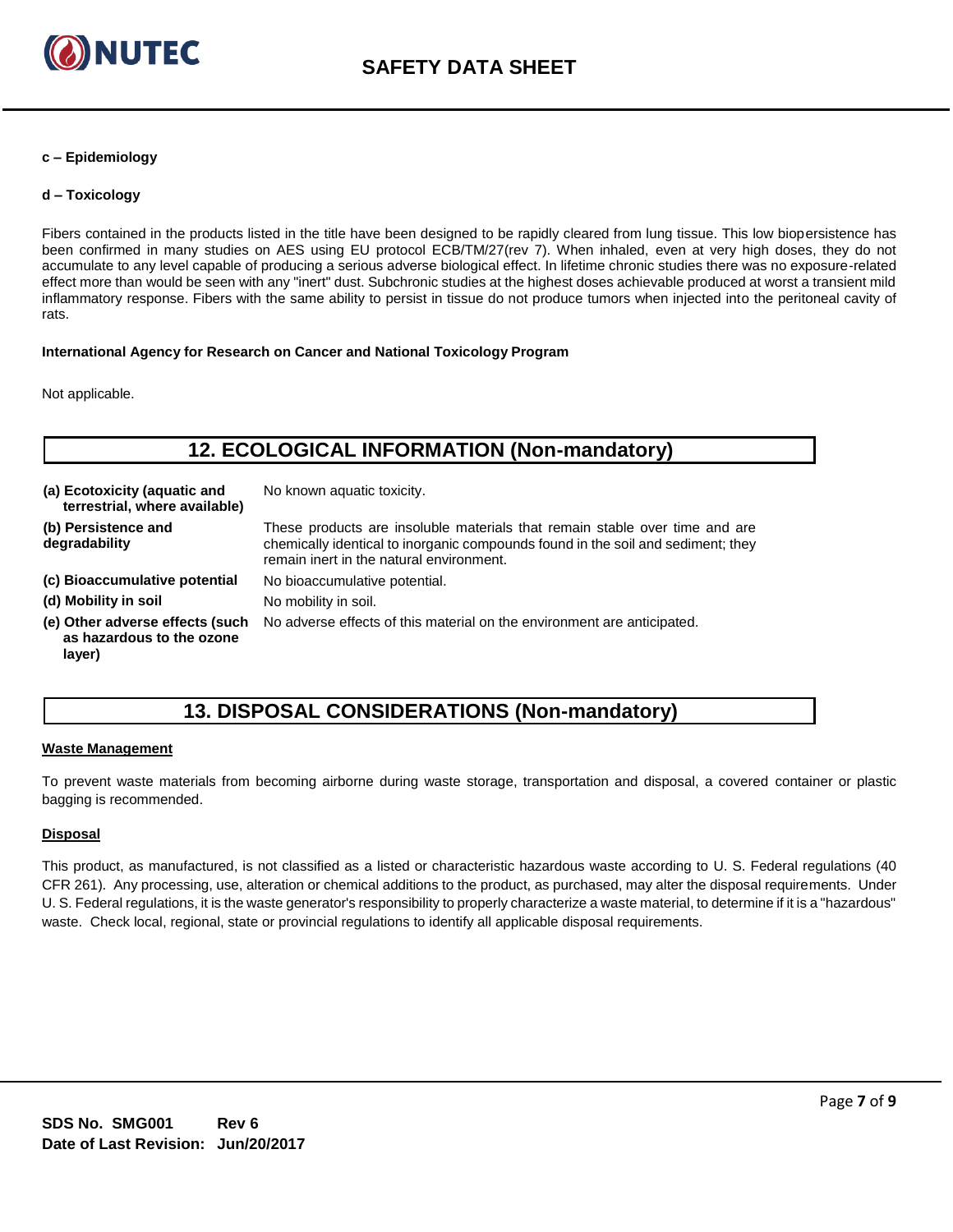

## **14. TRANSPORT INFORMATION (Non-mandatory)**

| (a) UN number                                                                                                                                                                | Not Applicable         |
|------------------------------------------------------------------------------------------------------------------------------------------------------------------------------|------------------------|
| (b) UN proper shipping name                                                                                                                                                  | Not Applicable         |
| (c) Transport hazard class(es)                                                                                                                                               | Not Applicable         |
| (d) Packing group, if applicable                                                                                                                                             | Not Applicable         |
| (e) Environmental hazards (e.g., Marine pollutant (Yes/No))                                                                                                                  | Not a marine pollutant |
| (f) Transport in bulk (according to Annex II of MARPOL 73/78 and<br>the IBC Code)                                                                                            | Not Applicable         |
| (g) Special precautions which a user needs to be aware of, or needs<br>to comply with, in connection with transport or conveyance<br>either within or outside their premises | Not Applicable         |
|                                                                                                                                                                              |                        |

Canadian TDG Hazard Class & PIN: Not regulated.

Not classified as dangerous goods under ADR (road), RID (train) or IMDG (ship).

# **15. REGULATORY INFORMATION (Non-mandatory)**

### **UNITED STATES REGULATIONS**

| <b>EPA</b>          | Superfund Amendments and Reauthorization Act (SARA) Title III - this product does not                                                                                                                                       |
|---------------------|-----------------------------------------------------------------------------------------------------------------------------------------------------------------------------------------------------------------------------|
|                     | contain any substances reportable under Sections 302, 304, 313, (40 CFR 372). Sections 311<br>and 312 (40 CFR 372) apply (delayed hazard).                                                                                  |
|                     | <b>Toxic Substances Control Act (TSCA)</b> – All substances in this product are listed on the as<br>required on the TSCA inventory.<br><b>Comprehensive Environmental Response, Compensation and Liability Act (CERCLA)</b> |
|                     |                                                                                                                                                                                                                             |
|                     | and the Clean Air Act (CAA) - this product contains fibers with an average diameter greater<br>than one micron and thus is not considered a hazardous air pollutant.                                                        |
| <b>OSHA</b>         | Comply with Hazard Communication Standards 29 CFR 1910.1200 and 29 CFR 1926.59<br>and the Respiratory Protection Standards 29 CFR 1910.134 and 29 CFR 1926.103.                                                             |
| <b>Other States</b> | Supermag products are not known to be regulated.                                                                                                                                                                            |
|                     | However, state and local OSHA and EPA regulations may apply to these products. If in doubt,<br>contact your local regulatory agency.                                                                                        |

#### **INTERNATIONAL REGULATIONS**

**Canada**: **Canadian Workplace Hazardous Materials Information System (WHMIS):** No Canadian Workplace Hazardous Materials Information System (WHMIS) categories apply to this product. **Canadian Environmental Protection Act (CEPA)** - All substances in this product are listed, as required, on the Domestic Substance List (DSL). **European Union**: **European Directive 97/69/EC** - By virtue of testing results, Supermag fiber has been exempted from classification and labeling as a potential carcinogen.

# **16. OTHER INFORMATION**

#### **Devitrification**